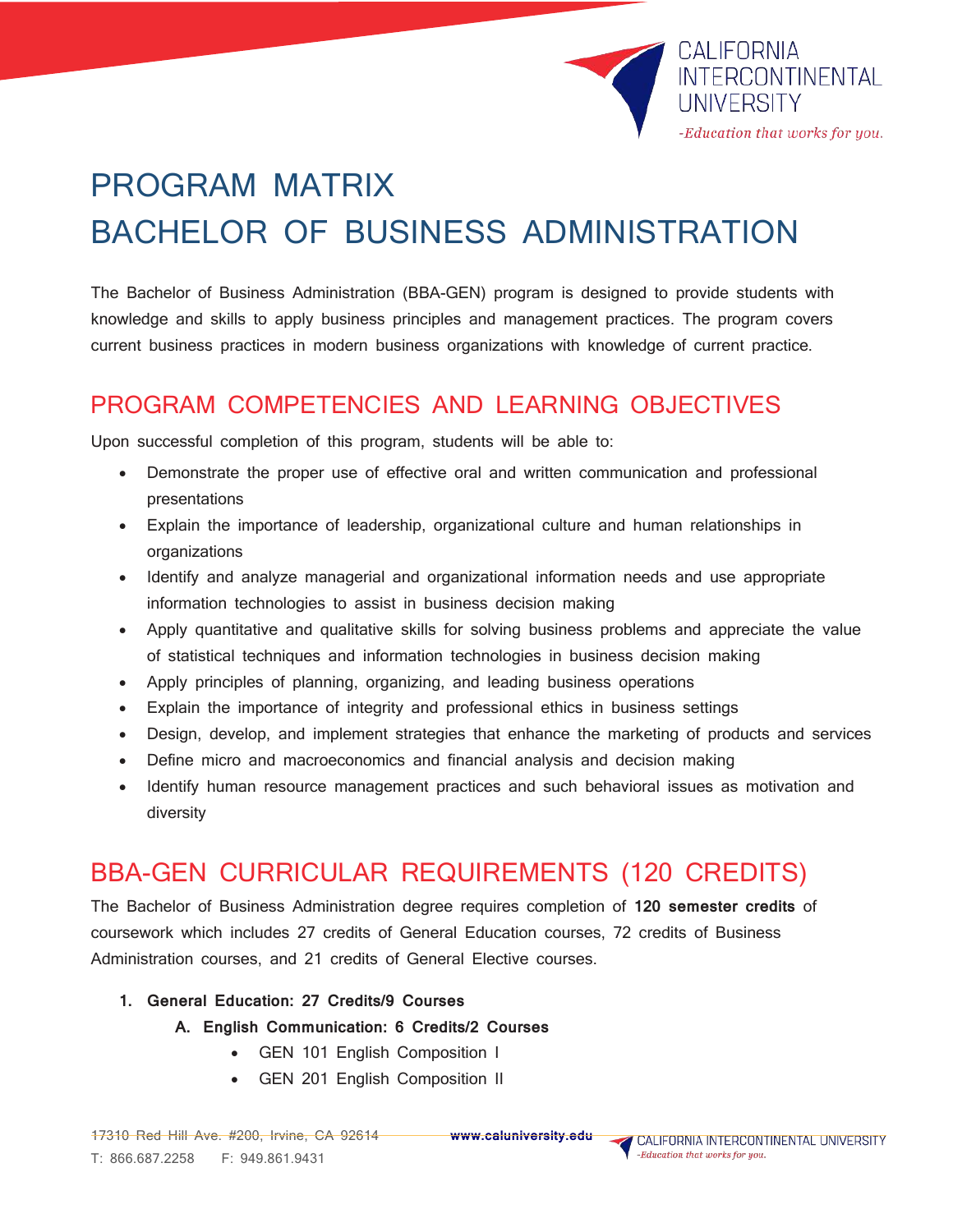- **B. Mathematics/Science/Computer Science: 9 Credits/3 Courses**
	- GEN 104 Mathematics
	- GEN 105 Algebra
	- IST 221 Fundamentals of Computing

#### **C. Social Science: 6 Credits/2 Courses**

- ACE 100 Accelerate, Connect, Equip
- Social Sciences Elective (100/200)

#### **D. Humanities and Fine Arts: 6 Credits/2 Courses**

- GEN 102 United States History
- GEN 103 United States Government

#### **2. Business Administration Courses: 72 Credits/24 Courses**

- **A. Accounting**
	- ACC 222 Financial Accounting
	- ACC 421 Managerial Accounting
- **B. Business**
	- BUS 201 Business and Society
	- BUS 214 Business Statistics
	- BUS 215 Business Communication
	- BUS 225 Fundamentals of Business Ethics
	- BUS 314 Business Law
	- BUS 416 Business Negotiations
	- BUS 425 Business Ethics
	- BUS 426 Quantitative Methods in Business
- **C. Economics**
	- ECO 215 Survey of Economics
	- ECO 220 Macroeconomics
	- ECO 418 Microeconomics
- **D. Finance**
	- FIN 224 Principles of Financial Management
- **E. Information Technology**
	- IST 228 Data Communications and Distributed Networks
	- IST 439 Enterprise Resource Management
- **F. Management** 
	- MGT 228 Introduction to the Process of Management
	- MGT 251 Organizational Behavior

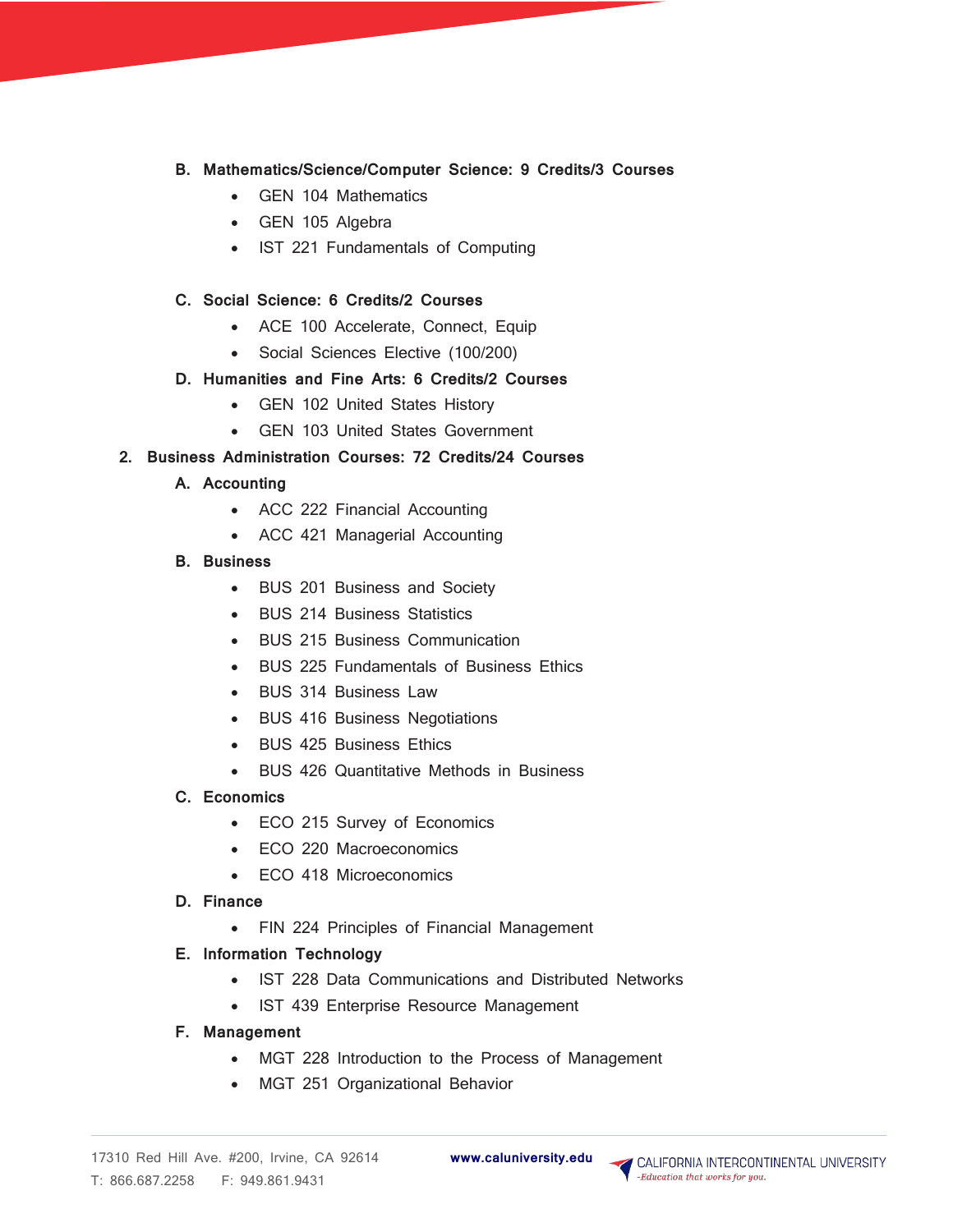- MGT 440 Operations Management
- MGT 445 Strategic Management
- MGT 448 Human Resource Management
- MGT 450 Project Management for Managers
- MGT 460 Leadership in Organizations
- **G. Marketing**
	- MKT 226 Principles of Marketing
- **3. General Electives: 21 Credits/7 Courses**
	- **Elective**
	- **Elective**
	- **Elective**
	- **Elective**
	- **Elective**
	- **Elective**
	- **Elective**

## GENERAL ELECTIVE COURSES - (SELECT 7 COURSES FROM THE LIST BELOW)

- HCA 301 Fundamentals of Healthcare Systems
- HCA Medical Assisting
- 315
- HCA 337 Statistics for Health Policy and Administration
- HCA 425 Healthcare Management, Organization, and Behavior
- HCS 430 Information Technology for the Healthcare Professional
- IST 227 Information Technology in Business
- IST 235 Legal Issues in Information Technology
- IST 423 Information System Analysis Design and Implementation
- IST 426 Advanced Systems Administration
- IST 430 Information Systems Management and Practice
- IST 433 Advanced Database Management
- IST 435 Information Systems Project Management
- IST 445 Network Infrastructure and Services